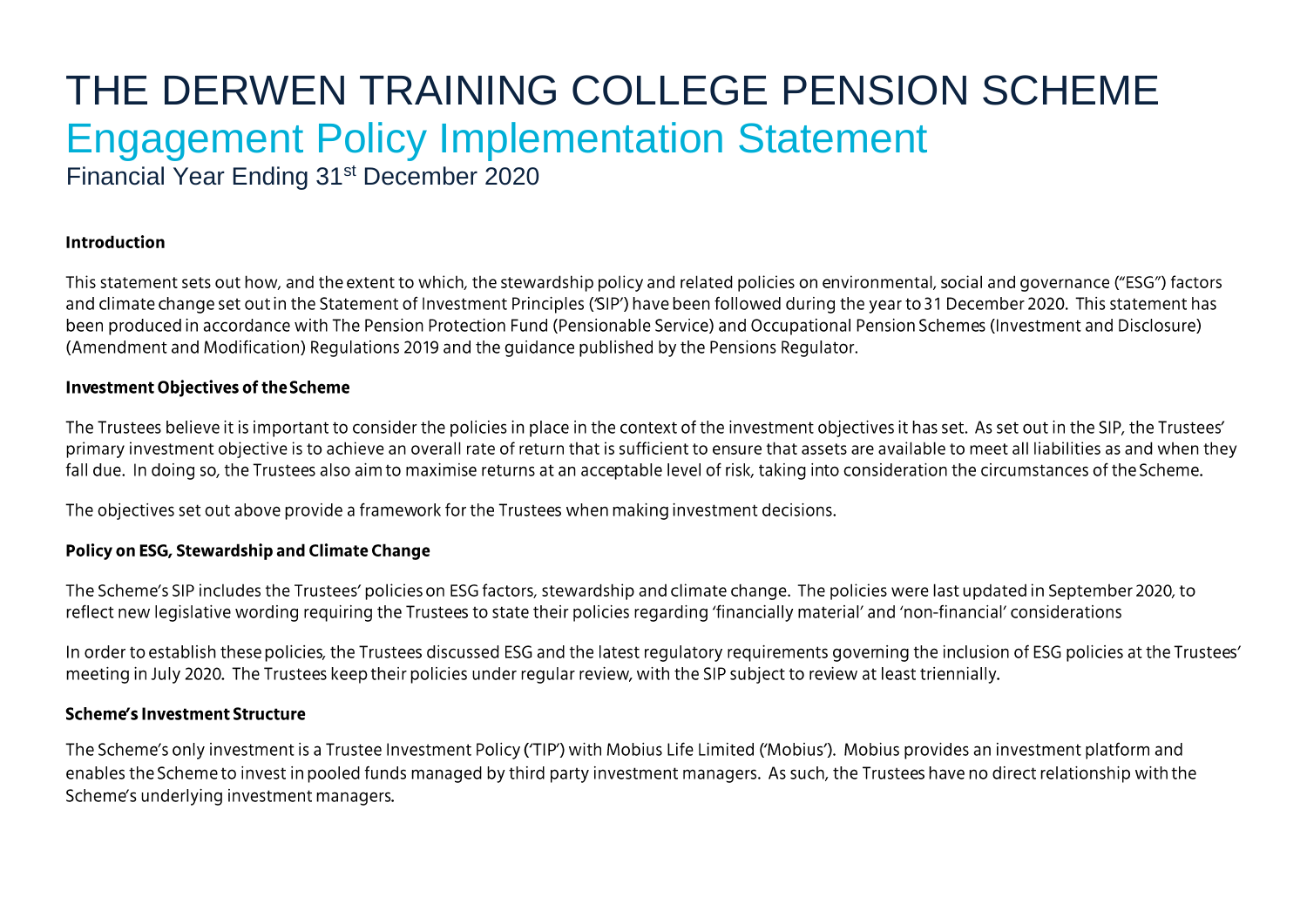## **Trustee Engagement**

Mercer's investment performance report is reviewed by the Trustees on a quarterly basis. This includes Mercer's ratings (both general and specific ESG) and enables the Trustees to determine whether further action should be taken in respect of specific funds. The Trustees are satisfied that Mercer's ESG scores for the Scheme's managers are satisfactory.

## Assessment of how the Engagement Policies in the SIP have been followed for the year to 31 December 2020

The Trustees are satisfied that the Engagement Policies set out in the SIPs which have been in place over the year have been followed.

# **Voting Activity**

The Scheme has no direct relationship with the pooled funds it is invested in, and therefore no voting rights in relation to the Scheme's investments. The Trustees have therefore effectively delegated their voting rights to the managers of the funds the Scheme's investments are ultimately invested in.

The Trustees have not been asked to vote on any specific matters over the last year.

Nevertheless, this Statement sets out a summary of the key voting activity of the pooled funds for which voting is possible (i.e. all funds which include equity holdings) in which the Scheme's assets are ultimately invested.

We note that best practice in developing a statement on voting and engagement activity is evolving and we will take on board industry activity in this area before the production of next year's statement.

| Manager / Fund      |                             | Proxy voter<br>Votes cast |                      | <b>Most significant votes</b> | Significant vote examples                               |                                                                     |
|---------------------|-----------------------------|---------------------------|----------------------|-------------------------------|---------------------------------------------------------|---------------------------------------------------------------------|
|                     | used?                       | Votes in                  | <b>Votes against</b> | <b>Abstentions</b>            | (description)                                           |                                                                     |
|                     |                             | total                     | management           |                               |                                                         |                                                                     |
|                     |                             |                           | endorsement          |                               |                                                         |                                                                     |
| <b>Threadneedle</b> | <b>ISS</b>                  | 6.789                     | c.5.88% of           | $c.3.62%$ of                  | Threadneedle considers a significant vote to be any     | <b>Amazon.com, Inc</b> $-$ a vote to elect Director Thomas O. Ryder |
| Multi Asset         |                             | Resolutions               | votes cast           | eligible votes                | dissenting vote i.e. where a vote is cast against (or   | was passed, where Threadneedle voted against, as the                |
|                     | <b>Glass Lewis &amp; Co</b> | eligible to               |                      |                               | where they abstain/withhold from voting) a              | Director is an affiliate serving on a key committee.                |
|                     |                             | vote on                   |                      |                               | management-tabled proposal, or where they support a     |                                                                     |
|                     |                             | (c.98.5%                  |                      |                               | shareholder-tabled proposal not endorsed by             | <b>Alphabet Inc</b> $-$ a vote to elect Director L. John Doerr was  |
|                     |                             | cast)                     |                      |                               | management. They report annually on our reasons for     | passed, where Threadneedle withheld from voting due to him          |
|                     |                             |                           |                      |                               | applying dissenting votes via our website. Their report | being the compensation committee chair, which lead to               |
|                     |                             |                           |                      |                               | on dissenting votes cast across 2019 is available at:   | concerns around compensation.                                       |
|                     |                             |                           |                      |                               | https://www.columbiathreadneedle.co.uk/media/13667      |                                                                     |
|                     |                             |                           |                      |                               | 758/en voting rationales 2019 final.pdf                 | <b>Facebook, Inc</b> – a vote to report on median gender/race pay   |
|                     |                             |                           |                      |                               |                                                         | gap failed, where Threadneedle voted for, as the material           |
|                     |                             |                           |                      |                               |                                                         | social risk for the business is in the shareholders favour.         |

The table below sets out a summary of the key voting activity over the financial year: